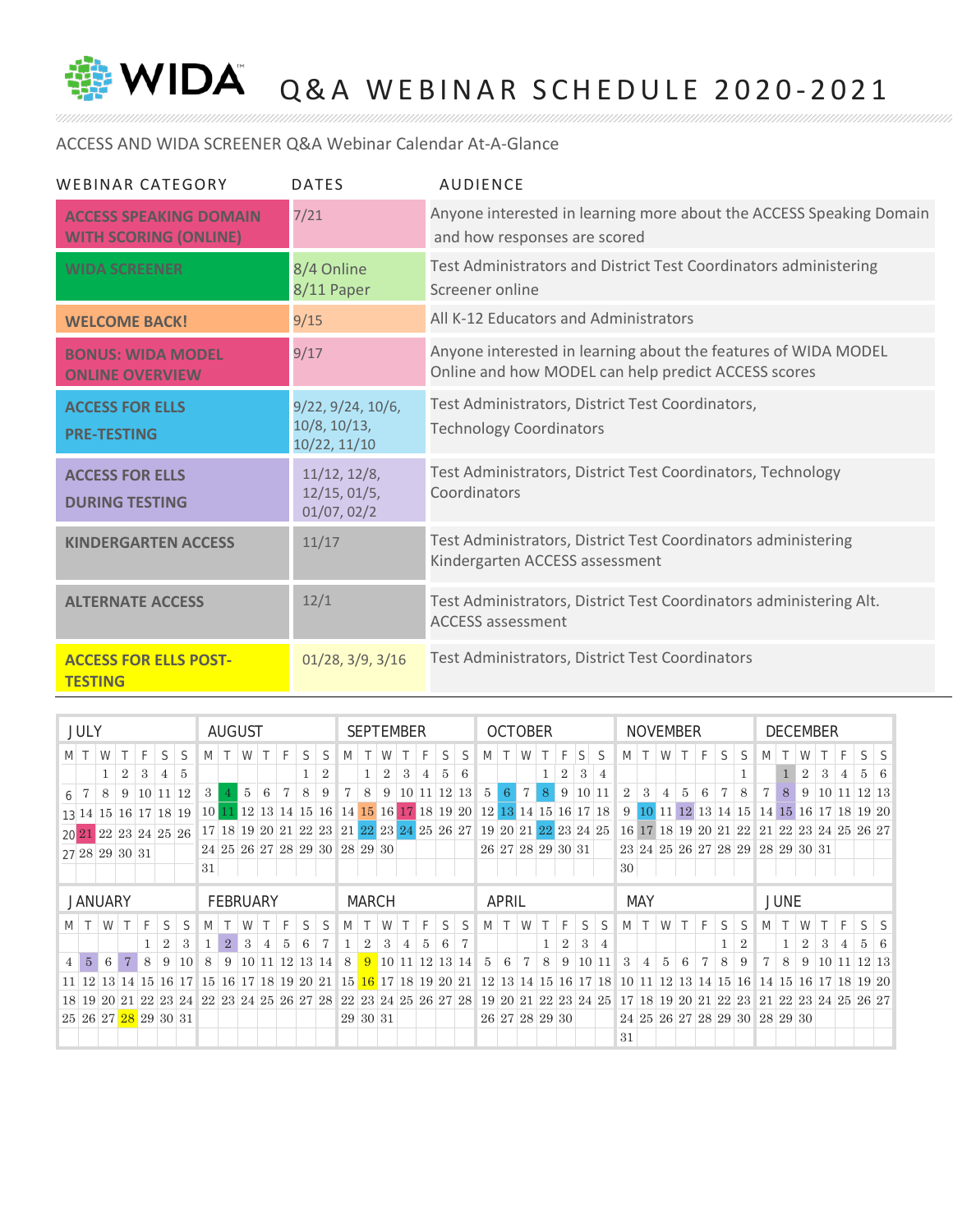The calendar provides information for ACCESS for ELLs, Screener, Alternate ACCESS for ELLs, and MODEL Q&A Webinars complete with a description and intended audience for each. Webinars are scheduled in **Central Time** and will be posted in the WIDA website's Secure Portal within a week after completion. Participants can join each webinar 30 minutes prior to starting time.

| <b>Month</b>      | <b>Webinar Event</b>                                                                                                                                             | <b>Description</b>                                                                                                                                                                                                                                                                          | <b>Audience</b>                                                                                                                         |
|-------------------|------------------------------------------------------------------------------------------------------------------------------------------------------------------|---------------------------------------------------------------------------------------------------------------------------------------------------------------------------------------------------------------------------------------------------------------------------------------------|-----------------------------------------------------------------------------------------------------------------------------------------|
| May<br>2020       | <b>WIDA AMS - Navigation Changes</b><br>Wednesday, May 6, 1pm-2pm Central<br><b>View Recording on Secure Portal</b>                                              | Provide an overview of WIDA AMS<br>navigational changes                                                                                                                                                                                                                                     | <b>Test Administrators</b><br>$\bullet$<br><b>District Test</b><br>$\bullet$<br>Coordinators                                            |
| June<br>2020      |                                                                                                                                                                  |                                                                                                                                                                                                                                                                                             |                                                                                                                                         |
| July<br>2020      | <b>ACCESS for ELLs: Speaking Domain with Scoring</b><br>(Online)<br>Tuesday, July 21, 2:30 - 3:30 pm Central<br><b>Click Here to Join Webinar</b>                | Provide information about ACCESS<br>$\bullet$<br>Online Speaking to improve<br>understanding among test users about<br>meaning of test score<br>Provide Overview of test structure, tier<br>$\bullet$<br>placement, and task design, how<br>sample student speaking responses<br>are scored | <b>Test Administrators</b>                                                                                                              |
| August            | <b>WIDA Screener - Online</b><br>Tuesday, August 4, 1pm-2pm Central<br><b>Click Here to Join Webinar</b>                                                         | Provide an overview of WIDA Screener<br>Online training, test administration, and<br>scoring                                                                                                                                                                                                | <b>Test Administrators</b><br>$\bullet$<br><b>District Coordinators</b><br>$\bullet$<br>administering<br><b>Screener Online</b>         |
| 2020              | <b>WIDA Screener - Paper</b><br>Tuesday, August 11, 1pm-2pm Central<br><b>Click Here to Join Webinar</b>                                                         | Provide an overview of WIDA Screener<br>Paper training, test and audio file ordering,<br>test administration, and scoring                                                                                                                                                                   | <b>Test Administrators</b><br>$\bullet$<br><b>District Coordinators</b><br>$\bullet$<br>administering<br><b>Screener Paper</b>          |
|                   | <b>Welcome Back: What's New This Year?</b><br>Tuesday, September 15, 1pm-2pm Central<br><b>Click Here to Join Webinar</b>                                        | Introduce new items in WIDA AMS, in the<br>WIDA training process, and on the WIDA<br>website                                                                                                                                                                                                | <b>Test Administrators</b><br>$\bullet$<br><b>District Test</b><br>$\bullet$<br>Coordinators<br>Technology<br>$\bullet$<br>Coordinators |
| September<br>2020 | <b>WIDA MODEL Overview</b><br>Thursday, September 17, 1pm-2pm Central<br><b>Click Here to Join Webinar</b>                                                       | This webinar highlights the features of<br>$\bullet$<br>WIDA MODEL as an interim<br>assessment for local districts and<br>schools<br>WIDA will provide general information<br>about WIDA MODEL, point you to<br>valuable resources, and provide<br>responses                                | <b>Test Administrators</b><br>$\bullet$<br><b>District Test</b><br>$\bullet$<br>Coordinators                                            |
|                   | <b>Pre-Testing: ACCESS for ELLs for New Test</b><br><b>Administrators</b><br>Tuesday, September 22, 1pm-2pm Central<br><b>Click Here to Join Webinar</b>         | Provide information on preparing to<br>administer the WIDA ACCESS for ELLs<br>assessment                                                                                                                                                                                                    | <b>Test Administrators</b>                                                                                                              |
|                   | <b>Pre-Testing: ACCESS for ELLs for New District</b><br><b>Test Coordinators</b><br>Thursday, September 24, 1pm-2pm Central<br><b>Click Here to Join Webinar</b> | Provide how-to information on:<br><b>Creating WIDA User Accounts</b><br>$\bullet$<br>Monitoring test administrator training<br>$\bullet$<br>completion<br>Using WIDA AMS as a District Test<br>$\bullet$<br>Coordinator                                                                     | <b>District Test Coordinators</b>                                                                                                       |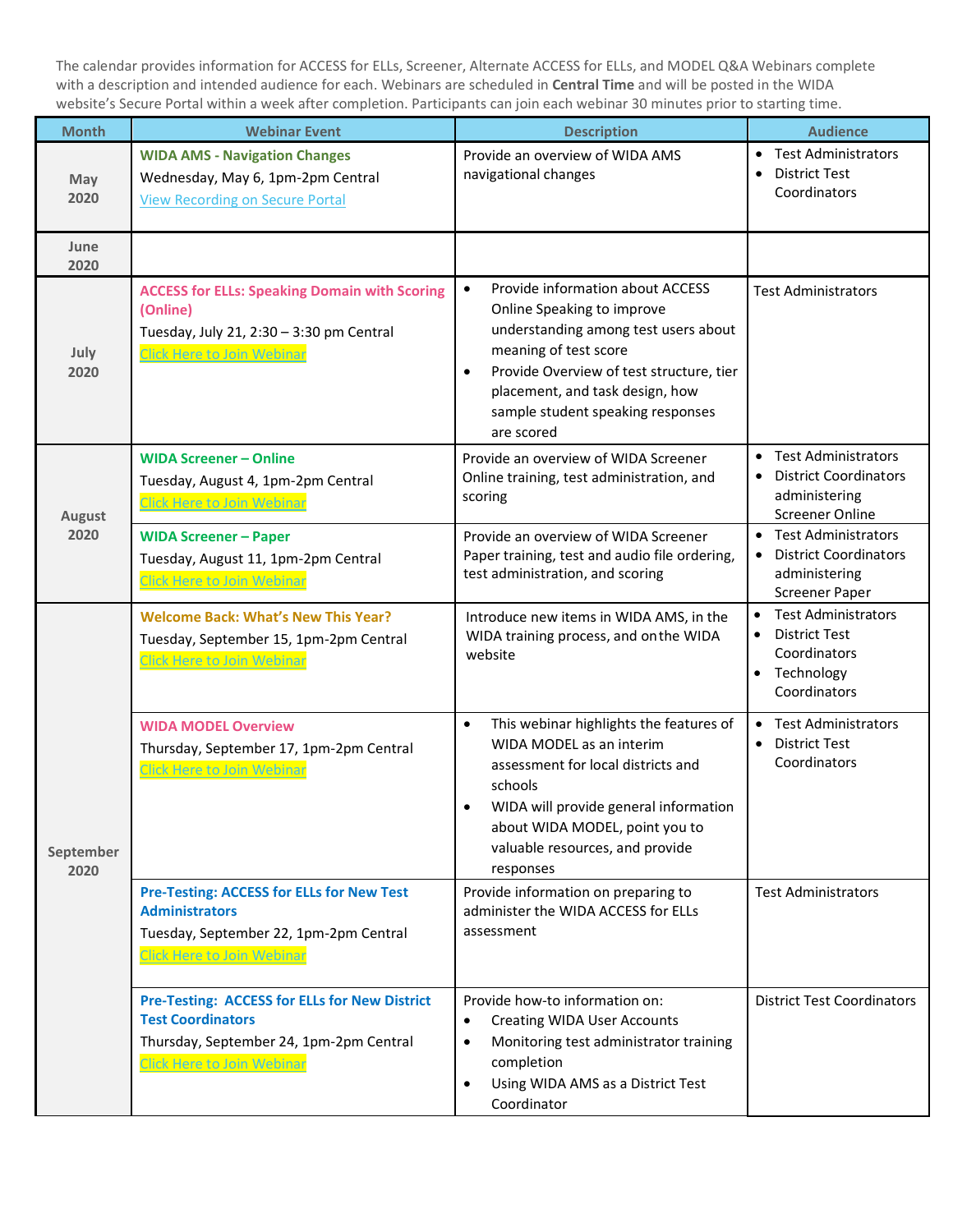|                         | <b>Pre-Testing: Software Updates &amp; Technology</b><br><b>Readiness Checklist</b><br>Tuesday, October 6, 1pm-2pm Central<br><b>Click Here to Join Webinar</b><br><b>Pre-Testing: Technology Installations* (1.5)</b><br>hours)<br>Thursday, October 8, 1pm-2:30pm Central<br><b>Click Here to Join Webinar</b> | Overview of COS layout<br>$\bullet$<br>Walk-through system requirements<br>$\bullet$<br>Introduce and walk-through the<br>$\bullet$<br><b>Technology Readiness Checklist</b><br>Updates to DRC INSIGHT<br>$\bullet$<br>Provide installs of the COS INSIGHT<br>$\bullet$<br>and DTK on varying devices (Windows,<br>Macs, Chromebooks, iPads)<br>Share information on updated system<br>$\bullet$<br>requirements            | <b>Technology Coordinators</b><br><b>Technology Coordinators</b>                             |
|-------------------------|------------------------------------------------------------------------------------------------------------------------------------------------------------------------------------------------------------------------------------------------------------------------------------------------------------------|-----------------------------------------------------------------------------------------------------------------------------------------------------------------------------------------------------------------------------------------------------------------------------------------------------------------------------------------------------------------------------------------------------------------------------|----------------------------------------------------------------------------------------------|
| <b>October</b><br>2020  | <b>Pre-Testing: Ordering Materials in WIDA AMS</b><br>Tuesday, October 13, 1pm-2pm Central<br><b>Click Here to Join Webinar</b>                                                                                                                                                                                  | Provide how-to information on:<br>$\bullet$<br>• Ordering test materials for paper<br>and online<br>• Monitoring order status<br>• Confirming shipping address<br>• Communicate ordering<br>expectations<br>Share grade levels 1-3 and 4-5<br>$\bullet$<br>ordering considerations                                                                                                                                          | <b>Test Administrators</b><br><b>District Test</b><br>$\bullet$<br>Coordinators              |
|                         | <b>Pre-Testing: Test Scheduling</b><br>Thursday, October 22, 1pm-2pm Central<br><b>Click Here to Join Webinar</b>                                                                                                                                                                                                | Provide how-to information on:<br>Scheduling paper and online testing<br>٠<br>Grouping students<br>$\bullet$<br>Timing of tests<br>$\bullet$<br>Scheduling practice tests<br>$\bullet$<br>Scheduling a room<br>$\bullet$                                                                                                                                                                                                    | <b>Test Administrators</b><br>$\bullet$<br><b>District Test</b><br>$\bullet$<br>Coordinators |
| <b>November</b>         | <b>Pre-Testing: Technology Coordinator</b><br><b>Support for Test Administrators</b><br>Tuesday, November 10, 1pm-2pm Central<br><b>Click Here to Join Webinar</b>                                                                                                                                               | Provide Technology Coordinators<br>$\bullet$<br>information to communicate with Test<br><b>Coordinators and Administrators</b><br>Facilitate how to establish a local<br>$\bullet$<br>communication plan to identify issues<br>and troubleshoot if problems arise<br>Review when to support Test<br>Administrators at their testing sites by<br>training them to respond to technical<br>issues and when/how to report them | <b>Technology Coordinators</b>                                                               |
| 2020                    | <b>During Testing: Managing Students in WIDA</b><br><b>AMS (Online)</b><br>Thursday, November 12, 1pm-2pm Central<br><b>Click Here to Join Webinar</b>                                                                                                                                                           | Provide how-to information on student<br>demographic information and<br>accommodations                                                                                                                                                                                                                                                                                                                                      | <b>Test Administrators</b>                                                                   |
|                         | Kindergarten ACCESS for ELLs for New Test<br><b>Administrators</b><br>Tuesday, November 17, 1pm-2pm Central<br><b>Click Here to Join Webinar</b>                                                                                                                                                                 | Provide an overview of Kindergarten<br>ACCESS for ELLs, including:<br>• Scheduling<br>Basics of administration<br>Review of training resources                                                                                                                                                                                                                                                                              | <b>Test Administrators</b>                                                                   |
| <b>December</b><br>2020 | <b>Alternate ACCESS for ELLs Test for New Test</b><br><b>Administrators</b><br>Tuesday, December 1, 1pm-2pm Central<br>Click Here to Join Webinar                                                                                                                                                                | Provide an overview of Alternate<br>ACCESS for ELLs, including:<br>Scheduling<br>$\bullet$<br>Basics of administration<br>$\bullet$<br>Review of training resources<br>$\bullet$                                                                                                                                                                                                                                            | <b>Test Administrators</b>                                                                   |